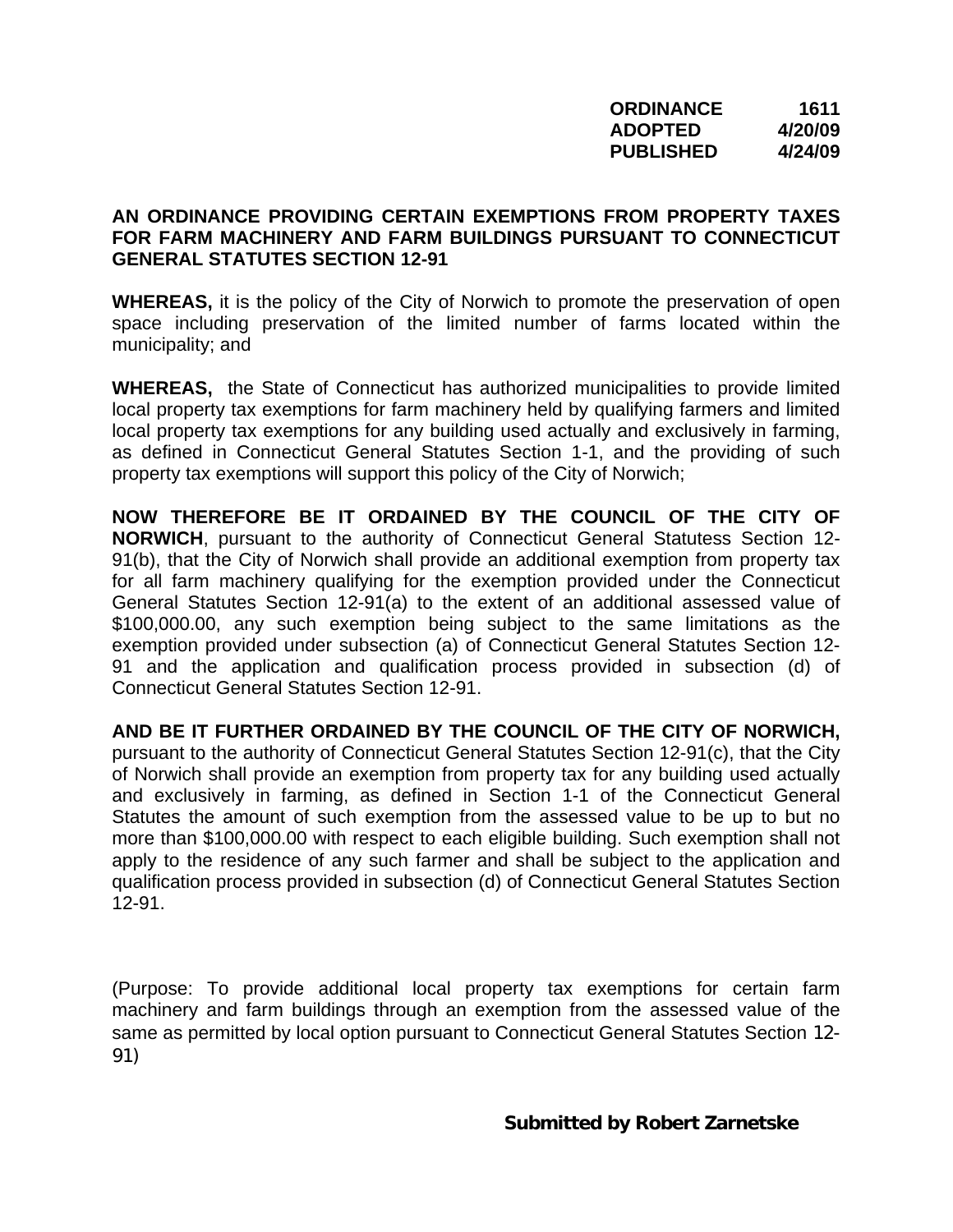| <b>ORDINANCE</b> | 1612    |
|------------------|---------|
| <b>ADOPTED</b>   | 4/20/09 |
| <b>PUBLISHED</b> | 4/24/09 |

### **AN ORDINANCE AMENDING ORDINANCE NO. 1581 PROVIDING FOR AN ADDITIONAL TAX EXEMPTION FOR LOW INCOME VETERANS BY INCREASING THE EXEMPTION FROM \$8,000.00 TO \$10,000.00**

**BE IT ORDAINED BY THE COUNCIL OF THE CITY OF NORWICH,** that Ordinance No. 1581 adopted April 21, 2008 be and hereby is amended as follows:

Pursuant to the provisions of Connecticut Public Act No. 03-44 any veteran entitled to an exemption from property tax in accordance with subsection (19) of Connecticut General Statutes Section 12-81 whose qualifying income does not exceed the applicable maximum amount as provided under Section 12-81l shall be entitled to an additional exemption applied to the assessed value of an eligible veteran's property in the amount of eight thousand dollars ten thousand dollars effective as of the assessment year commencing October 1, 2009.

**Alderman William Nash**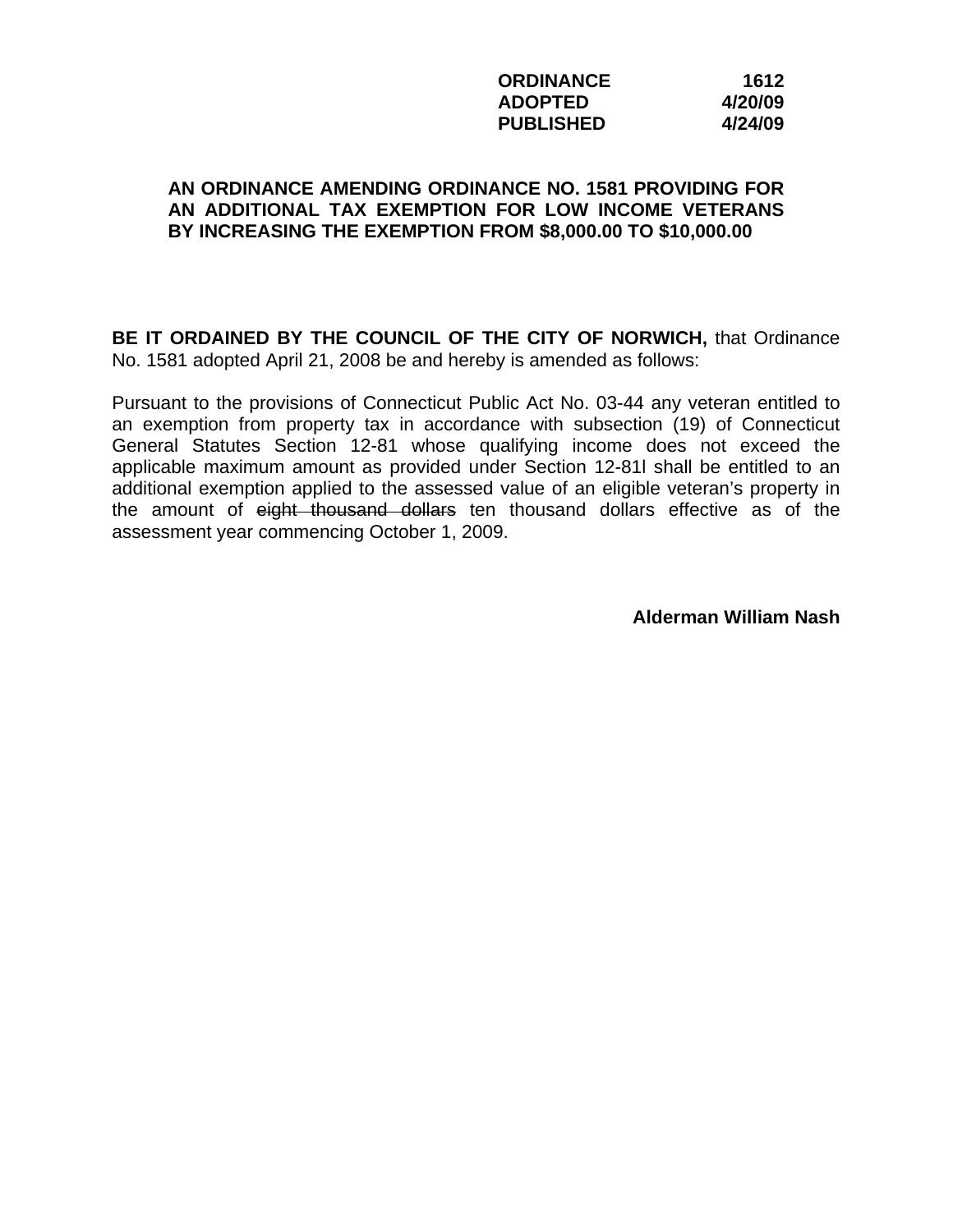| ORDINANCE | 1613    |
|-----------|---------|
| ADOPTED   | 4/20/09 |
| PUBLISHED | 4/24/09 |

# **AN ORDINANCE REDEFINING THE CURBSIDE COLLECTION AND DISPOSAL OF GARBAGE AND RUBBISH AS A GENERAL BENEFIT AND SETTING FORTH FEES FOR THE ROGERS ROAD TRANSFER STATION**

**WHEREAS**, Chapter VII, §18 (2) lists "The collection and disposal of garbage and rubbish" as a special benefit; and

**WHEREAS**, Chapter VII, §18 states that "these special benefits and general benefits may be redefined from time to time by the city council;" and

**WHEREAS**, the Council of the City of Norwich endeavors to reduce the administrative cost of billing for services which are used pervasively in the city; and

**WHEREAS**, the Council of the City of Norwich recognizes the benefit to the residents of the City of Norwich by changing a refuse collection fee, which is not deductible for purposes of calculating Federal taxable income for individuals, to a tax-deductible property tax; and

# **NOW, THEREFORE, BE IT ORDAINED BY THE COUNCILOF THE CITY OF**

**NORWICH**, that the following activities be and hereby are redefined as general benefits, the costs of which will be borne by the general tax levy on the Grand List starting with the Grand List dated October 1, 2008:

- 1. Curbside pickup of garbage cans, of which the total weight of the can and its contents shall not exceed 50 pounds, at regular intervals established by the Director of Public Works.
- 2. Two bulky waste pickups each year at times established by the Director of Public Works

**BE IT FURTHER ORDAINED BY THE COUNCIL OF THE CITY OF NORWICH**, that Chapter 9. Article II. Division 1 of the Code of Ordinances shall be amended as follows:

DIVISION 1. GENERALLY

### **Sec. 9-36. Fees for Norwich landfill site.**

The fees for disposal of waste at the Norwich landfill site shall be as follows: \$11.50 for a yearly permit for private cars and pickup trucks. \$0.50 per trip for cars and pickup trucks. (Not in addition to the \$11.50 above but intended to cover those who do not get a yearly permit and only use the landfill a few times a year.) \$8.50 per ton for refuse disposal by refuse contractors and heavy users. \$4.00 per ton for class 2 material (demolition, etc.).

### **Sec. 9-37. Increase or decrease authorized.**

The council may, by resolution, change the basic fee schedule for disposal of garbage, rubbish and other waste material at the area designated by the city council as the Norwich landfill site, as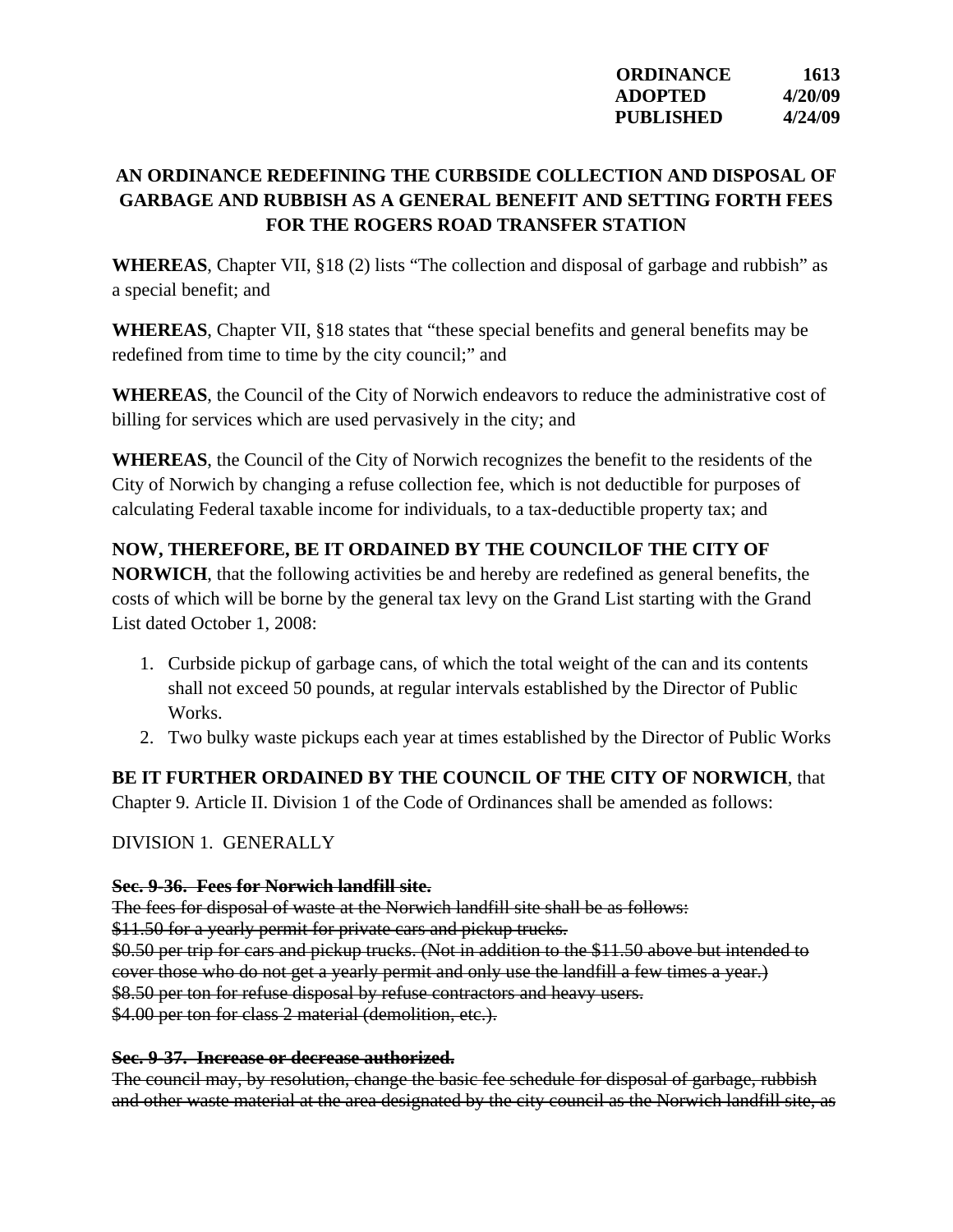set forth in section 9-36 above, by increasing or decreasing said fees so as to reflect any increase or decrease in the cost of operating said landfill site and to reflect any deficit which may occur.

### **BE IT FURTHER ORDAINED BY THE COUNCIL OF THE CITY OF NORWICH**, that

Chapter 9. Article II. Division 2 of the Code of Ordinances shall be amended as follows:

#### DIVISION 2:

### **Sec. 9-40. Schedule.**

The fees for collection of garbage, rubbish and other waste material by the city shall be as follows:

## CCD (CITY CONSOLIDATION DISTRICT) RATES INCLUDING BULKY WASTE EFFECTIVE JULY 1, 2002

| Description/Code(s)                                                                | <b>Annual Collection Per</b><br>Building | <b>Annual Disposal Rate Rate</b><br>Per Unit- |  |
|------------------------------------------------------------------------------------|------------------------------------------|-----------------------------------------------|--|
| Single/1                                                                           | $$54.00-$                                | \$60.00                                       |  |
| 2 family/2                                                                         | $89.10 -$                                | $60.00 -$                                     |  |
| 3-5 family/3-5                                                                     | $159.30 -$                               | $60.00 -$                                     |  |
| 6 9 family/6 9                                                                     | $226.80 -$                               | 60.00                                         |  |
| Backyard service will be available at an additional annual fee of \$48.00 per unit |                                          |                                               |  |
|                                                                                    |                                          |                                               |  |
| 10-15 apt bldg/10-15-                                                              | $302.40 -$                               | $60.00 -$                                     |  |
| 16 - 25 apt bldg/16 - 25 -                                                         | 383.00                                   | $60.00 -$                                     |  |
| 26-35 apt bldg/26-35                                                               | 470.00                                   | $60.00 -$                                     |  |
| 36 45 apt bldg/36 45                                                               | 562.00                                   | $60.00 -$                                     |  |
|                                                                                    |                                          |                                               |  |
| Bus. & Professional Bldg/46-                                                       | $108.00 -$                               | $120.00 -$                                    |  |
| Industrial Bldg/46                                                                 | 108.00                                   | $120.00 -$                                    |  |
| Laundries & Laundromats/46-                                                        | 108.00                                   | 120.00                                        |  |
| Clubs & Organizations/46                                                           | 108.00                                   | 120.00                                        |  |
| Churches/46                                                                        | 108.00                                   | 120.00                                        |  |
| Federal & State Bldgs/46                                                           | 108.00                                   | 120.00                                        |  |
| Municipal Bldgs/46-                                                                | 108.00                                   | $120.00 -$                                    |  |
| Schools/46-                                                                        | 108.00                                   | $120.00 -$                                    |  |
| Downtown Bldgs (2 wkly pickups) (2-<br>weekly pickups)/46-                         | 108.00                                   | $120.00 -$                                    |  |
| Convalescent homes/47                                                              | $297.00 -$                               | $390.00 -$                                    |  |
| Schools (2-weekly pickups) 49-                                                     | $216.00 -$                               | 225.00                                        |  |
| Commercial Bldgs (2-units) 49-                                                     | $216.00 -$                               | $225.00 -$                                    |  |
| Commercial Bldgs (3-units) 50-                                                     | $310.50 -$                               | 345.00                                        |  |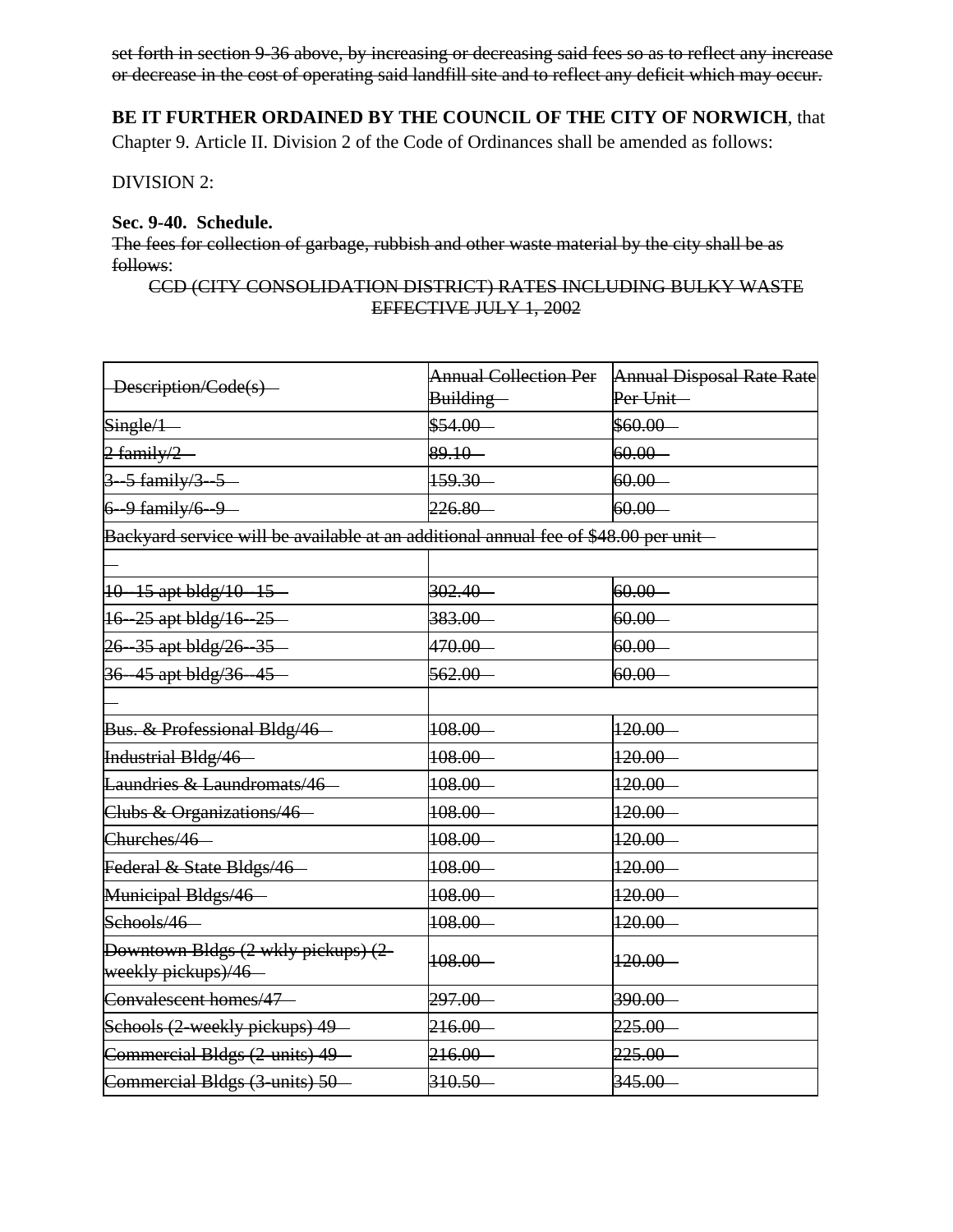| Restaurants/52                                                                         | 648.00 | 720.00<br>120.00 |
|----------------------------------------------------------------------------------------|--------|------------------|
| Hotel/52                                                                               | 648.00 | 30.00/m          |
| Commercial - Household Garbage and Bulky Waste Class 1 and 2<br>(at transfer station)  |        | 150.00/ton       |
| Residential - Household Garbage and Bulky Waste Class 1 and 2<br>(at transfer station) |        | 130.00/ton       |

**Note:** Daily and annual permits for the Rogers Road Transfer Station will no longer be issued or valid as of July 1, 2002.

TCD (TOWN CONSOLIDATED DISTRICT) RATES INCLUDING BULKY WASTE EFFECTIVE JULY 1, 2002

| Description/Code(s)                                                             | <b>Annual Collection Per</b><br>Building- | <b>Annual Disposal Rate Rate</b><br>Per Unit |  |
|---------------------------------------------------------------------------------|-------------------------------------------|----------------------------------------------|--|
| Single/1                                                                        | $$60.00-$                                 | \$60.00                                      |  |
| $2$ family/2                                                                    | $100.00 -$                                | $60.00 -$                                    |  |
| 3 - 5 family / 3 - 5 -                                                          | $177.00 -$                                | $60.00 -$                                    |  |
| $6 - 9$ family/ $6 - 9$                                                         | $252.00 -$                                | $60.00 -$                                    |  |
| Backyard service will be available at an additional annual fee of \$60 Per unit |                                           |                                              |  |
|                                                                                 |                                           |                                              |  |
| $10 - 15$ apt bldg/10-15                                                        | $336.00 -$                                | 60.00                                        |  |
| 16-25 apt bldg/16-25                                                            | $425.50 -$                                | $60.00 -$                                    |  |
| 26 35 apt bldg/26 35                                                            | $522.00 -$                                | $60.00 -$                                    |  |
| 36-45 apt bldg/36-45                                                            | $624.50 -$                                | $60.00 -$                                    |  |
|                                                                                 |                                           |                                              |  |
| Bus. & Professional Bldg/46-                                                    | $120.00 -$                                | 120.00                                       |  |
| Industrial Bldg/46-                                                             | $120.00 -$                                | 120.00                                       |  |
| Laundries & Laundromats/46                                                      | $120.00 -$                                | 120.00                                       |  |
| Clubs & Organizations/46 -                                                      | $120.00 -$                                | 120.00                                       |  |
| Churches/46-                                                                    | $120.00 -$                                | $120.00 -$                                   |  |
| Federal & State Bldgs/46-                                                       | $120.00 -$                                | $120.00 -$                                   |  |
| Municipal Bldgs/46-                                                             | $120.00 -$                                | $120.00 -$                                   |  |
| Schools/46-                                                                     | $+20.00-$                                 | $120.00 -$                                   |  |
| Downtown Bldgs (2 wkly pickups) (2-<br>weekly pickups)/46                       | $120.00 -$                                | $120.00 -$                                   |  |
| Convalescent Homes/47 -                                                         | 330.00                                    | 390.00                                       |  |
| Schools (2-weekly pickups) 49                                                   | 240.00                                    | $225.00 -$                                   |  |
| Commercial Bldgs (2-units) 49                                                   | $240.00 -$                                | $225.00 -$                                   |  |
| Commercial Bldgs (3-units) 50-                                                  | 345.00                                    | $345.00 -$                                   |  |
| Restaurants/52                                                                  | 720.00                                    | $720.00 -$                                   |  |
| Hotel/52-                                                                       | $720.00 -$                                | $30.00/\text{rm}$                            |  |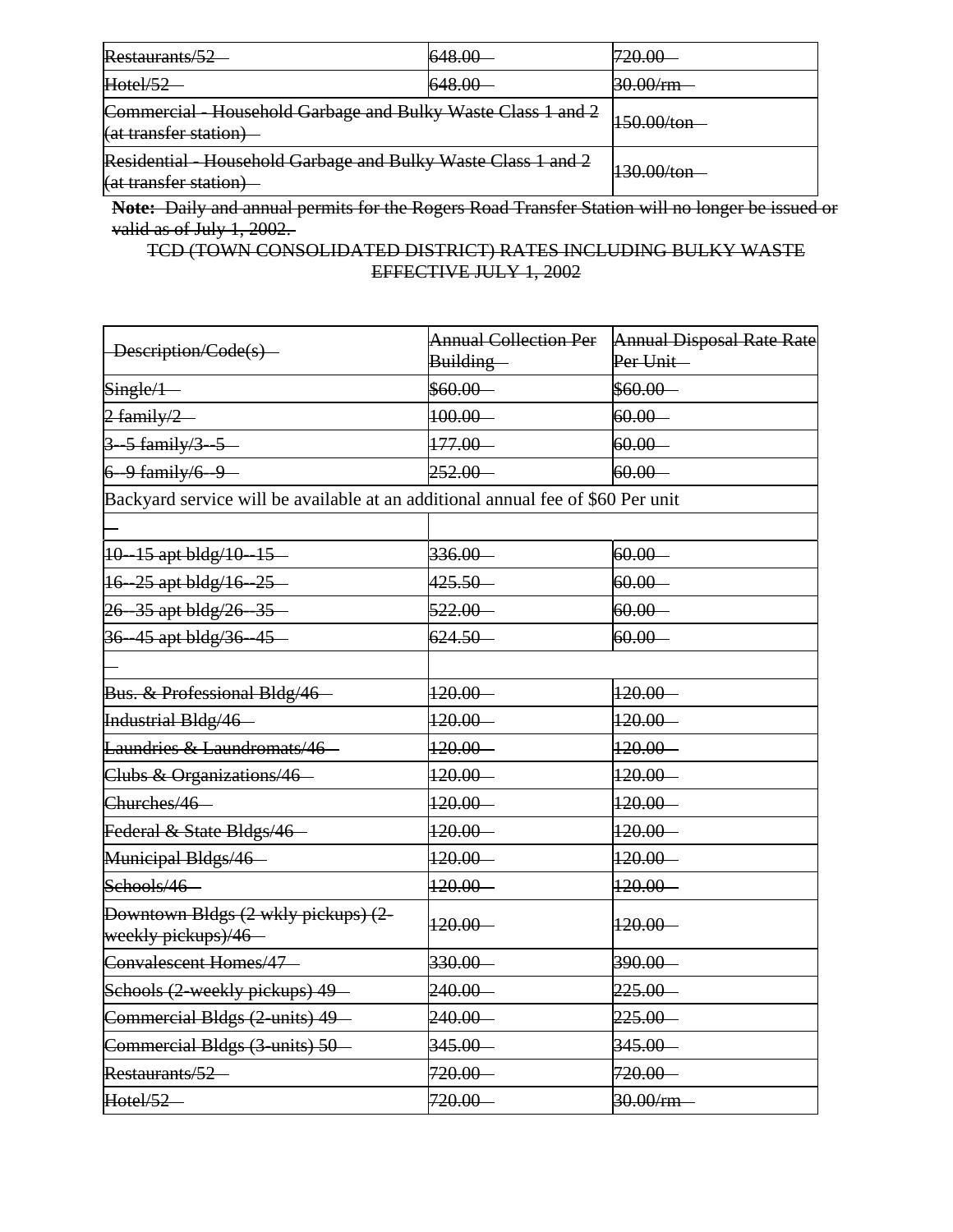| Commercial - Household Garbage and Bulky Waste Class 1 and 2<br>(at transfer station) | 150.00/ton                |
|---------------------------------------------------------------------------------------|---------------------------|
| Residential - Household Garbage and Bulky Waste Class 1 and 2                         | $120 \Omega_{\text{tan}}$ |
| (at transfer station)                                                                 | <del>130.00/t011 -</del>  |

**Note:** Daily and annual permits for the Rogers Road Transfer Station will no longer be issued or valid as of July 1, 2002.

The Fees for the Rogers Road Transfer Station are as follows:

|                                                                     |                                  | Rate                  | Unit of Measure |
|---------------------------------------------------------------------|----------------------------------|-----------------------|-----------------|
| Per Trip Fees - Garbage                                             |                                  |                       |                 |
|                                                                     | Residential                      | 151.00<br>\$          | per ton         |
|                                                                     | Commercial                       | \$<br>173.00          | per ton         |
|                                                                     |                                  |                       |                 |
| Per Trip Fees - Bulky Waste                                         |                                  |                       |                 |
|                                                                     | Residential                      | \$<br>151.00          | per ton         |
|                                                                     | Commercial                       | \$<br>173.00          | per ton         |
|                                                                     |                                  |                       |                 |
| <b>Freon Units</b>                                                  |                                  | \$<br>10.00           | each            |
|                                                                     |                                  |                       |                 |
| <b>Recyclable Material Fees</b>                                     |                                  |                       |                 |
| Fees shown below are for drop off at the Rogers Road recycling area |                                  |                       |                 |
|                                                                     |                                  |                       |                 |
|                                                                     | Brush (4' lenghth maximum; 4"    |                       |                 |
|                                                                     | diameter maximum                 | No charge             |                 |
|                                                                     | Cardboard                        | No charge             |                 |
|                                                                     | Mixed food containers (including |                       |                 |
|                                                                     | "milk jug"-type plastic, juice   |                       |                 |
|                                                                     | cartons & #2 HDPE plastic)       | No charge             |                 |
|                                                                     | Newspaper                        | No charge             |                 |
|                                                                     | White office paper               | No charge             |                 |
|                                                                     | Scrap metal                      | No charge             |                 |
|                                                                     | Standard tires - Resident        | $\frac{1}{2}$<br>2.50 | each            |
|                                                                     | Oversized tires - Resident       | \$<br>5.50            | each            |
|                                                                     | Standard tires - Commercial      | \$<br>3.00            | each            |
|                                                                     | Oversized tires - Commercial     | \$<br>11.00           | each            |
|                                                                     | Storage batteries (lead acid,    |                       |                 |
|                                                                     | nickel cadmium, nickel hydride,  |                       |                 |
|                                                                     | cell phones, lithium ion)        | No charge             |                 |
|                                                                     | Waste Oil/ Antifreeze            |                       |                 |
|                                                                     | (Residential Only)               | No charge             |                 |
|                                                                     | Leaves                           | No charge             |                 |

### **Sec. 9-41. Increase or decrease authorized.**

The council may, on or before the fourth Monday of May of each year, by resolution, change the basic fee schedule for the collection and removal of garbage, rubbish and other waste material Rogers Road Transfer Station and the Backyard Service as set forth in section 9-40 hereof by increasing or decreasing said fees for the ensuing year to reflect any increase or decrease in the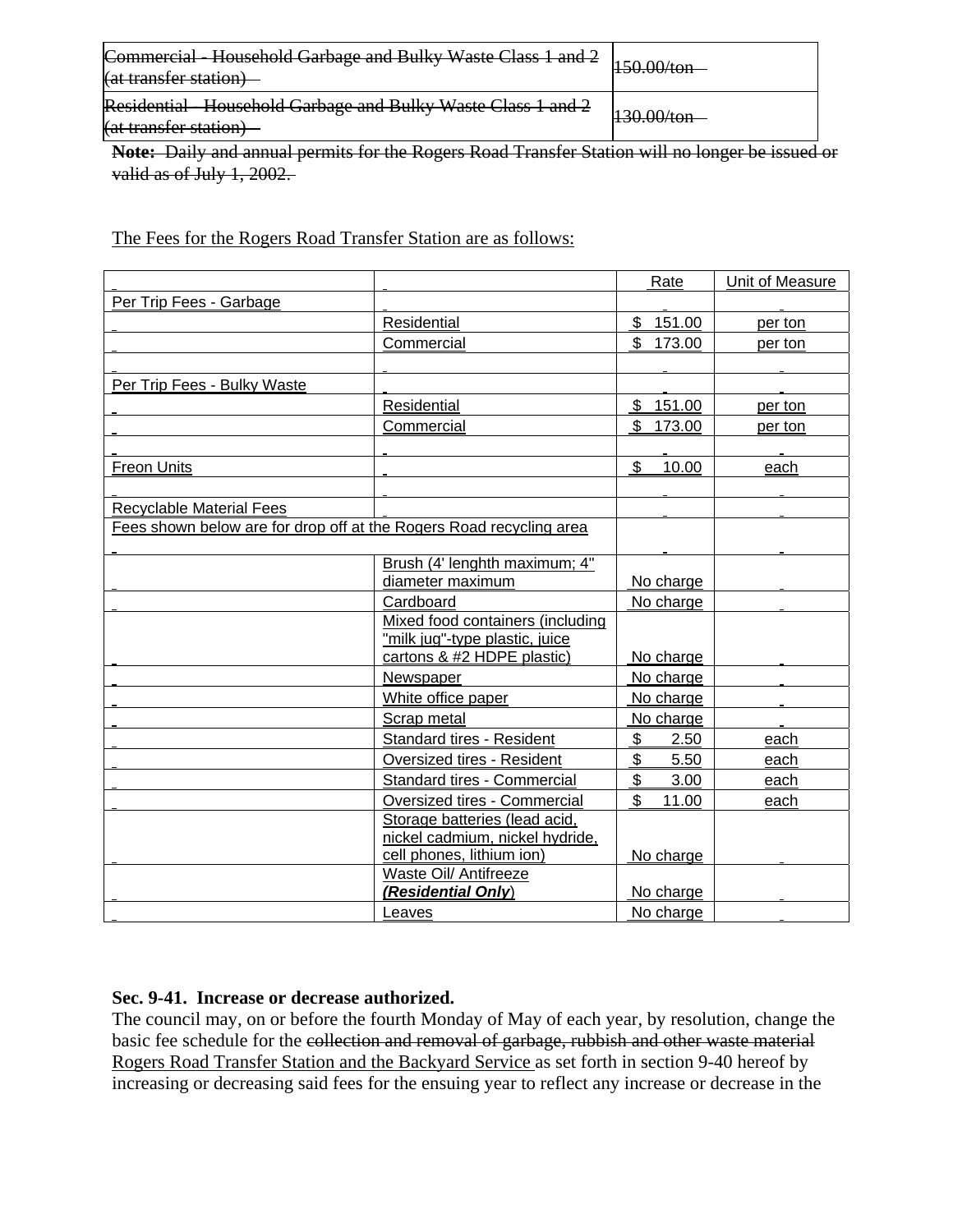cost of operating such service and to reflect any deficit which may occur in the current fiscal year.

### **Sec. 9-42. Payment dates.**

All garbage, rubbish and other waste material collection fees of the city shall be paid by the owner of the property in two substantially equal installments on July 1 and January 1 of each year, except that fees for disposal of tires shall be payable at the time of disposal. Backyard service will be billed once each year in July.

Transfer station fees will be due at the time of disposal.

Commercial customers will be billed monthly for their use of the transfer station.

### **Sec. 9-43. Part period apportionment.**

The tax collector may apportion the garbage, rubbish and other waste material collection fees where the collection of the garbage and refuse of any person commences after January 1 or July 1 of any year.

The tax collector may apportion the Backyard service fee where the service of any person commences after July 1 of any year.

### **Sec. 9-44. Delinquency date; cessation of collection after.**

All garbage, rubbish and other waste material collection accounts shall be considered delinquent if not paid within 30 days of the due date, and the director of public works shall cease all collections for that account unless otherwise directed by the chief executive officer.

Backyard service will be discontinued if not paid within 30 days of the due date.

Commercial customers using the Rogers Road Transfer Station, who do not pay their bill within 30 days of the due date will be charged interest at a rate of eighteen percent per annum.

### **Sec. 9-45. Lien--Imposition; priority; attaching; enforcement.**

The interest of any person in any real estate which shall have been legally set in his assessment list shall be subject to lien for that part of garbage, rubbish and other waste material collection fees charged by the city against that particular parcel of real estate as found in such list when finally completed. Such lien shall exist from the first day such garbage, rubbish and other waste material collection fee shall become due, and during its existence shall take precedence over all liens or encumbrances and transfers, except taxes, thereon in any way affecting such interest in such property or any part of it. Such lien, while it exists as above and before it shall have been continued by certificate, may be enforced by levy and sale in the same manner as might be done if a certificate continuing the same had been recorded in the Norwich land records.

### **Sec. 9-46. Same--Continuance by certificate; period, interest.**

The tax collector of the city may continue any garbage, rubbish and other waste material collection lien existing against any parcel of real estate to secure the payment of the garbage and refuse fees charged thereon by making out and filing, within a period of one year after such fees shall have become due, in the office of the city clerk, a certificate containing the following information: (1) The name of the person in whose name the real estate is recorded on the assessment date; (2) a description of such real estate; (3) the amount of fees due thereon, the amount of which is secured by such lien; and (4) the date the fees became due. The clerk shall